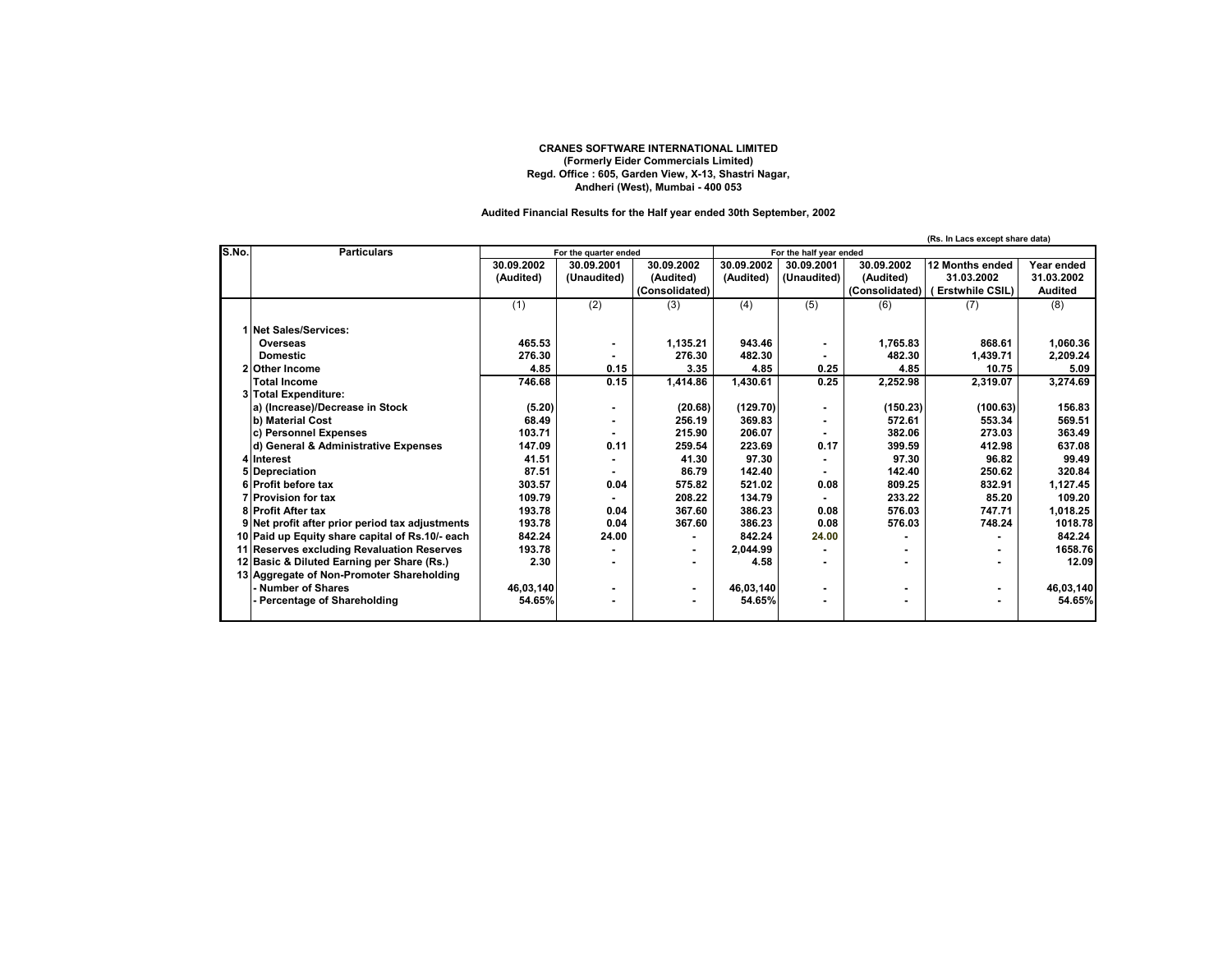## **Segment-wise Revenue, Results & Capital Employed**

|        |                                                              |            |            | נשטו ווו ומט |
|--------|--------------------------------------------------------------|------------|------------|--------------|
|        |                                                              | Quarter    | Half year  | Year         |
| SI.No. | <b>Particulars</b>                                           | ended      | ended      | ended        |
|        |                                                              | 30.09.2002 | 30.09.2002 | 31.03.2002   |
|        |                                                              |            |            |              |
|        | <b>Segment Revenue:</b>                                      |            |            |              |
|        | a) Product Division                                          | 704.95     | 1,365.19   | 2,781.96     |
|        | b) Training Division                                         | 36.88      | 60.57      | 487.64       |
|        | <b>Total</b>                                                 | 741.83     | 1,425.76   | 3,269.60     |
|        | <b>Less: Inter segment Revenue</b>                           |            |            |              |
|        | <b>Net Sales</b>                                             | 741.83     | 1,425.76   | 3,269.60     |
|        | Add: Other unallocable Income                                | 4.85       | 4.85       | 5.09         |
|        | <b>Total Income</b>                                          | 746.68     | 1,430.61   | 3,274.69     |
|        | 2 Segment Results                                            |            |            |              |
|        | (Profit(+)/Loss(-) before tax and interest from each segment |            |            |              |
|        | a) Product Division                                          | 336.88     | 605.60     | 1,043.85     |
|        | b) Training Division                                         | 8.20       | 12.72      | 183.09       |
|        | <b>Total</b>                                                 | 345.08     | 618.32     | 1,226.94     |
|        | Less : i) Interest                                           | 41.51      | 97.30      | 99.49        |
|        | ii) Other unallocable expenditure net off                    |            |            |              |
|        | unallocable income                                           |            |            |              |
|        | <b>Total Profit Before Tax</b>                               | 303.57     | 521.02     | 1,127.45     |
|        | 3 Capital Employed (Segment assets-Segment Liabilities)      |            |            |              |
|        | a) Product Division                                          | 1,260.55   | 1,778.71   | 2,598.55     |
|        | b) Training Division                                         | 65.62      | 122.23     | 459.68       |
|        | <b>Total</b>                                                 | 1,326.17   | 1,900.94   | 3,058.23     |
|        |                                                              |            |            |              |
|        |                                                              |            |            |              |

**Rs. In lacs**